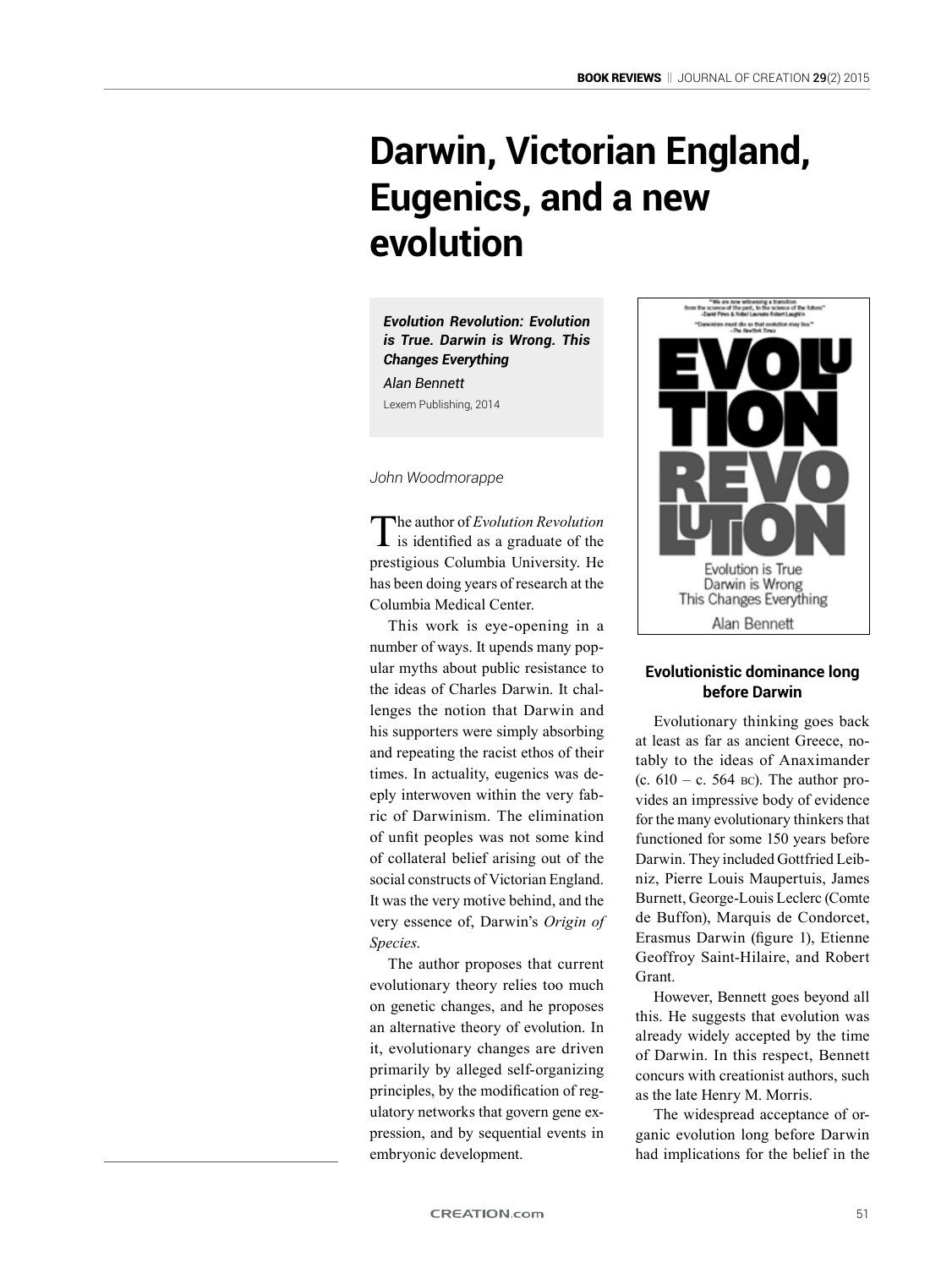

**Figure 1.** Erasmus Darwin, grandfather of Charles Darwin, and one of the many influential evolutionists that had predated Charles Darwin.

old earth and the geologic column. Many authors have argued that the old earth and geologic column were in no sense based on organic evolution, because, according to their argument, acceptance of organic evolution postdated them. Bennett's conclusion makes it obvious that, to the contrary, belief in organic evolution was already prevalent. This could not help but exert a subtle influence on the emergence of beliefs in the great antiquity of the earth and the existence of the geologic column.

## **Darwin merely replaced theistic evolution with atheistic evolution**

What exactly did Darwin do? According to popular misconception, the Victorian English generally believed in a literal 6-day creation. When Darwin wrote the *Origin of Species*, he met with a storm of religious hostility, and there was a brief "war between science and religion". Soon thereafter, educated people (including Christians) supposedly humbly bowed before the evidence, and abandoned their beliefs in the 6-day fiat creation in

favour of Darwin's brilliant insights. Bennett decisively rejects the foregoing scenario. He points out that Victorians already generally believed in evolution, and had done so well before Darwin, if only because it fit the "human progress" zeitgeist of the 19th century. However, the Victorians held to a "God was behind it" view of evolution, and *that* is what Darwin sought to eliminate.

A corollary misconception would have us believe that Darwin's ideas shocked Victorian England because they upset the cherished notion that humans are special, and did so in the rude manner of portraying humans as "descended from the apes". In contrast, Bennett shows that the evolutionary origin of humans, from nonhuman primates, was widely accepted long before Darwin. Several pre-Darwinian scientists, such as James Burnett and Jean Baptiste Lamarck, had written openly and freely about humans being descended from apes (p. 86). The oft-retold story of the ape-descent confrontation of Bishop Wilberforce and 'Darwin's bulldog' Thomas Huxley finds no support in the original sources (p. 92). It is probably a rationalistic fairy tale.

Bennett elaborates on how Darwin was out to replace theistic evolution with atheistic evolution:

"Neither natural selection and the idea evolution as a competitive struggle for existence, nor the idea that evolution is like a branching tree were original to Darwin. More importantly Darwin organized *The Origin* to argue against belief in 'special-creation' rather than other scientific explanations for evolution. His goal was to refute the belief that evolution was based on a 'Divine Design'. Darwin's target was not science, but society. What was later called 'Social Darwinism' was baked into his theory from the beginning" (pp. 65–66).

In other words, Darwin was not attempting to upend six-day fiat creation, as this was not much believed by Darwin's time. Instead, Darwin was attempting to upend what may be called theistic evolution, and to replace God-involved evolution with God-less evolution.

From a theological perspective, the foregoing developments once again illustrate the incremental rejection of God in Christian-dominated societies. This creeping atheism works as follows: first make God unbiblical and remote (the old earth and the geologic column), then make God into a vague behind-the-scenes tinkerer (theistic evolution), and then finally eliminate God altogether (as Darwin did).

## **The Industrial Revolution, capitalism, and eugenics**

Charles Darwin thought that what now is called social Darwinism was part of the very essence of biological Darwinism, and not (as commonly supposed today) some kind of addon or misunderstanding of Darwinian evolution. Bennett considers Darwin an atheistic eugenicist and identifies the agenda behind his *Origin*:

"Darwin's goal was to arrange the evidence for evolution in a way that 'scientifically' justified eugenics as a solution to the social problems of the working class. He would use the same evidence to make the case that belief in evolution and God science and religion—are irreconcilable. You can believe in one or the other, but not both. Society would have to choose: belief in evolution and science, or belief in God and religion" (p. 66).

To understand why Darwin thought this way, the reader must first appreciate the massive changes in English society in the century before Darwin.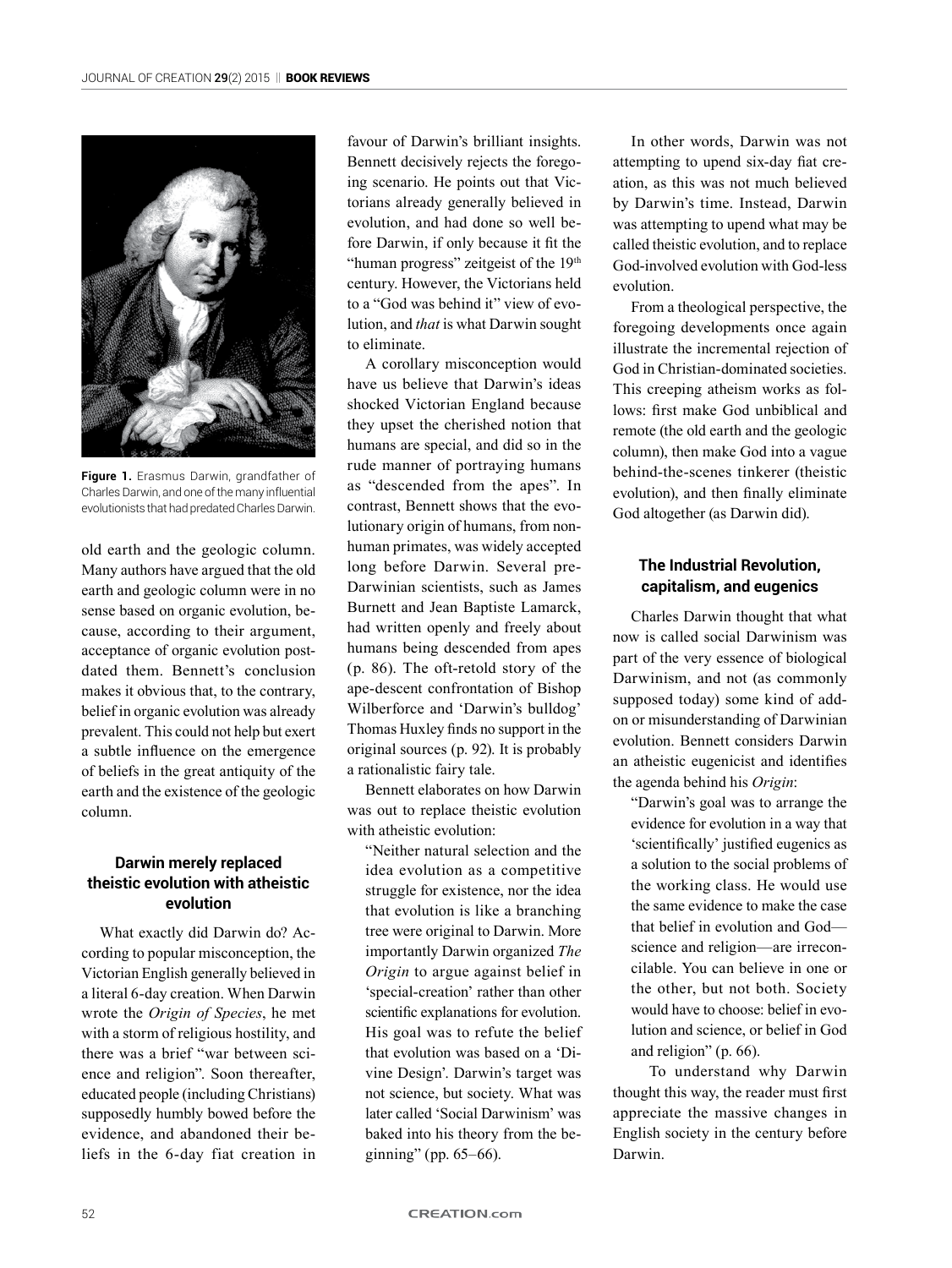# **Darwinism: a remedy for Victorian social problems**

Bennett mentions the poverty of the working classes, but rejects the common notion, derived from Marxism, that early capitalism was a blackand-white exploitation of working peoples. He comments:

"For a thousand years, England had been home to about four million people, mostly rural peasants led by a small group of aristocrats. In 1750, this abruptly changed. The Industrial Revolution transformed agriculture, forcing thousands of peasants off the land and into cities where they worked in factories and became a potent new social force the 'working class'. Wealth from the Industrial Evolution made possible safer water, better sanitation and vaccinations, all of which sharply reduced the death rate of working class children. The four million Britons of 1750 doubled to eight million by 1800, and reached a staggering 17 million by 1850" (p. 83).

So what does this have to do with Darwin? Everything. Darwin, and others who thought like him, were alarmed by the proliferation of the 'lower orders' in the wake of the Industrial Revolution. Worse yet, the inferiority of the 'masses' was innate and biological, and, contrary to the idealistic beliefs of many Christian activists, could not be corrected by such things as education and social reform. Something had to be done. Why not let 'nature take its course', so that the weak, inferior, and unfit would be allowed to die out? However, nature is too slow, and so humans must speed it up. Eugenics, including the mass sterilization of 'undesirables', would solve the problem. However, eugenic procedures would be objectionable to most people. For this reason, Victorian society had to be transformed so that it accepted eugenic procedures in the name of science and scientific progress.

If God could be removed from the picture, so much the better. That is why Darwin propounded his version of evolution, in which God plays no role, and in which the ruthless removal of the unfit is a natural and inevitable process.

#### **Eugenics and Darwinism**

Throughout the first several decades after the publication of *The Origin of Species* (1859), eugenics dominated evolutionary thinking. It was a given. Bennett provides many examples of this, and comments:

"Held up as the 'scientific' solution to social problems, eugenics programs spread rapidly in the early 20<sup>th</sup> century, to France, Germany, the Soviet Union, and dozens of other countries. In the United States, tens of thousands had their children taken away and were sterilized, lobotomized … and worse. The connection between Darwinism and eugenics cannot be dismissed as the abuse of Darwin's ideas by others. Those who created modern Darwinism were the same people who created the modern eugenics movement. *The eugenicists were the Darwinists* [emphasis in original]" (p. 115).

Indeed, the leading eugenicists were Darwin's own family members, as another author commented:

"[In the] years leading up to the First World War, the eugenics movement looked like a Darwin family business. … Darwin's son Leonard replaced his cousin Galton as chairman of the national Eugenics Society in 1911. In the same year an offshoot of the society was formed in Cambridge. Among its leading members were three more of Charles Darwin's sons, Horace, Francis and George."<sup>1,2</sup>

This continued well into the  $20<sup>th</sup>$ century: "It was Darwinists (Huxley, Fisher, Dobzhansky, Muller, others)

who fueled the campaign for eugenics" (p. 159).

Eugenics is now only of historical interest. Or is it? The link between eugenics and evolutionary thinking is not completely gone even today. Princeton philosopher Peter Singer advocated that disabled human infants should be put to death, complaining that only the Christian had prevented this.<sup>3</sup> What about inconvenient children? Then two Italian philosophers also took so-called abortion rights to their logical conclusion in a prestigious medical ethics journal.<sup>4</sup> They seriously suggested that even healthy infants that have been born have no right to live, and should be killed if they are inconvenient to their family (p. 162).<sup>5</sup>

## **Neo-Darwinism: an intellectual strait-jacket**

In the  $20<sup>th</sup>$  century, Darwinism, according to Bennett, was very resistant to new ideas, even ones that in no sense could bring God back into the picture. He lists several ideas that were slow to be accepted by the ruling Darwinian school of thought. He comments:

"Think of all the ideas put forth by Darwinists that proved entirely fictitious—blending, gemmules, the Wiesmann Barrier, the Central Dogma, kind selection, selfish genes, the Handicap Principle and many others. Even natural selection has little, if any, supporting evidence" (p. 200).

Bennett then elaborates on the many adaptationist just-so stories that have been told by Darwinists. However, according to the author, the problem with standard evolutionary thinking is much deeper. Bennett suggests that Darwinism adopted an excessively gene-centred view of evolution.

The gene-centredness of current evolutionary theory is exemplified by Richard Dawkins' *The Selfish Gene*  (1976). Non-conforming evidence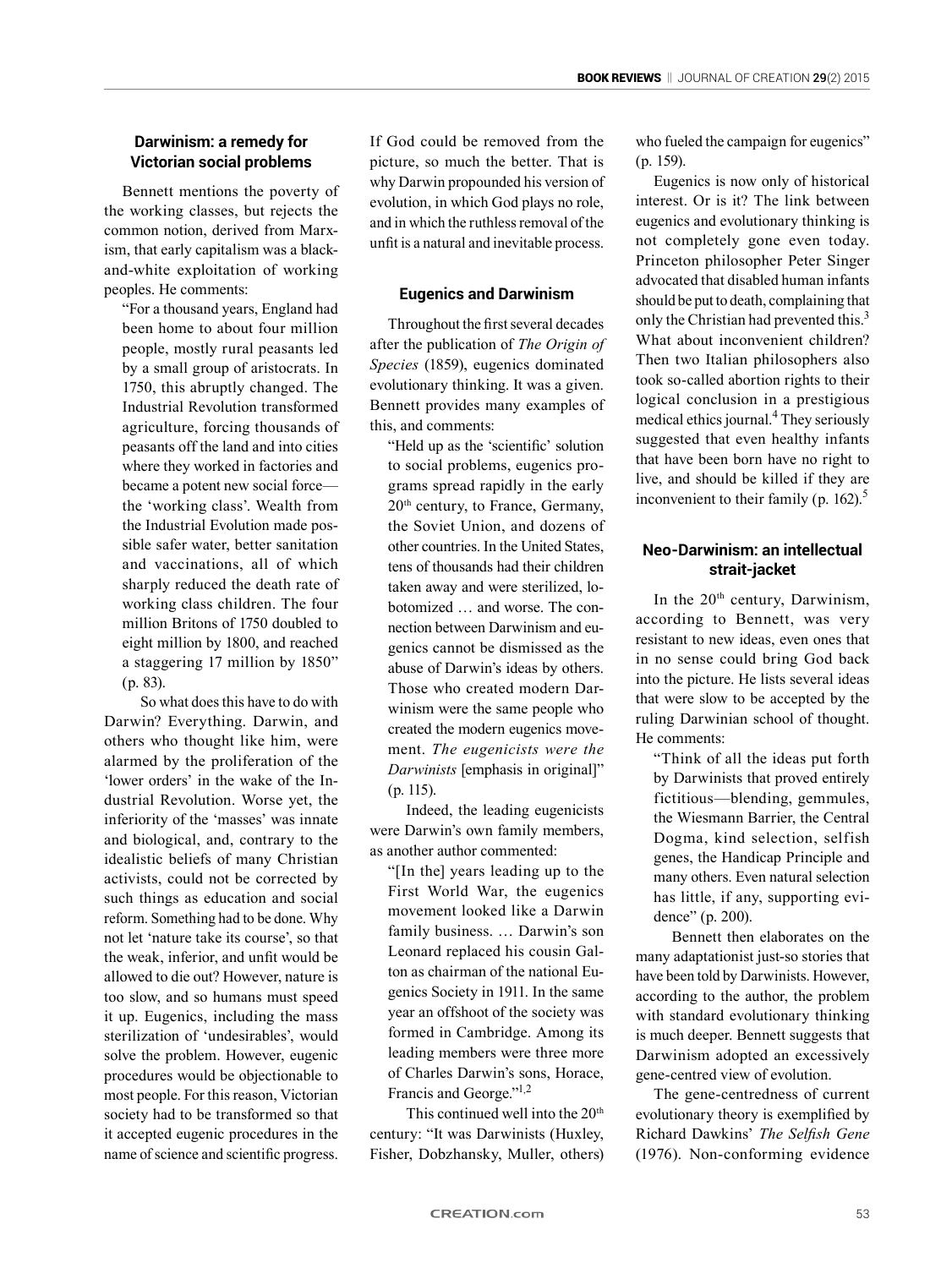was explained away by auxiliary hypotheses. For instance, altruistic behaviour in nature was attributed to kin selection. As an example, it is adaptive for an individual bee to give its life in defense of the hive, because the bee's genes will then live on through the physical survival of the other bees in the hive. The author asserts that no evidence has been found to support kin selection, but much evidence has accumulated against it. For instance, African army ants regularly attack and cannibalize their own.

[However, I can think of a counterargument: the survival of the cannibal ant individual is adaptive because its genes get passed on, even if this takes place at the expense of one's siblings. From an evolutionary standpoint, it is better that one set of genes survive than no cannibalism takes place and thereby *no* set of genes survive. This brings us to a more fundamental issue: if a theory cannot be falsified, it is not scientific, according to the Popperian criterion. Since any possible observation could potentially be reconciled with kin selection, how would one know that kin selection is false?]

#### **So-called self-organization—an assumption, not fact**

The author spends the latter part of his book rolling out a completely new theory of evolution—one based on supposed self-organization of matter and of living systems.

In fact, author Bennett portrays self-organization as something inherent in matter—something that makes stars out of gas, galaxies out of stars, etc. Bennett is clearly using 'self-organization' as an evolutionary cover word. He is begging the question with a vengeance, by assuming the very thing he needs to prove. Thus, he is assuming that gas spontaneously organized itself into stars, etc., despite the enormous difficulties.<sup>6</sup> Then he closes the circle of reasoning by saying

that the spontaneous organization of gas into stars etc. demonstrates the inherent self-organizing properties of matter.

The author discusses what he calls 'emergent properties'. These are novel capabilities that have not existed in an earlier state of organization, but now emerge as a result of the association of units. For instance, he cites the surface tension of water, which, he claims, is an emergent property, in that (to him) it was not a property inherent to the water molecules themselves. However, surface tension results from the hydrogen bonds, and these most certainly act at the molecular level. Thus, surface tension (and other unusual properties of water such as the high boiling point relative to molecules of comparable low molecular weight) is a property that occurs at the molecular level.

The issue, however, is more fundamental. As with so-called selforganization, Bennett uses 'emergent properties' as a buzz phrase that begs the question about its origins.

#### **Living things are not ruled by genes**

The author refutes the 'genes specify everything' mindset of much of conventional evolutionary thinking. For instance, he shows that the social behaviour of ants and bees is determined neither by genetically imposed instinct nor by the governing influence of the queen—a governing influence that, unlike that of the human queen, is non-existent. Instead, the tendency to do specific jobs in a hive or colony is governed by the interaction dynamics of the individuals.

In like manner, ontology is governed less by commands from genes and more by the interaction of the developing embryonic entities. In a fascinating quoted experiment, a group of individual retinal cells assembled themselves, in vitro, into an optic-cup structure, and did so in the absence of a lens.7

The foregoing discussion revolves around the subject of biological information. However, whether biological information resides in genes, interacting cells, interacting tissues, or interacting creatures, is not as crucial as the *origin* of this biological information. Did it arise from blind, natural processes, or can it be explained only by a designer?

#### **Evolutionary storytelling: old and new—in a nutshell**

Bennett's mentality is unoriginal. He follows the standard questionbegging line of "Living things exist; therefore organic evolution must have happened."

Let us now summarize, and contrast, the conventional and new ideas of evolution. When referring to the giraffe's long neck, the conventional evolutionist says, "Genetic mutations, edited by ongoing natural selection, made it that way", and then proposes an evolutionary adaptationist tale to speculate how it took place, such as the one about the longer-necked giraffe able to reach otherwise out-of-reach leaves to eat. Were Bennett applying his ideas to the origin of the giraffe's long neck, he could say, "Relatively rapid, environmentally stress-driven changes in the silencing and expression of genes, acting within the constraints of developmental pathways, made it that way." He then could engage in his own version of storytelling, spinning a tale about the neck area of the ancestral giraffe embryo undergoing accelerated and/or unchecked growth, leading to the exaggerated neck.

#### **A comeback for embryonic recapitulation**

Throughout this work, the author downplays the role of genes in evolution and emphasizes the interaction of biological units during development.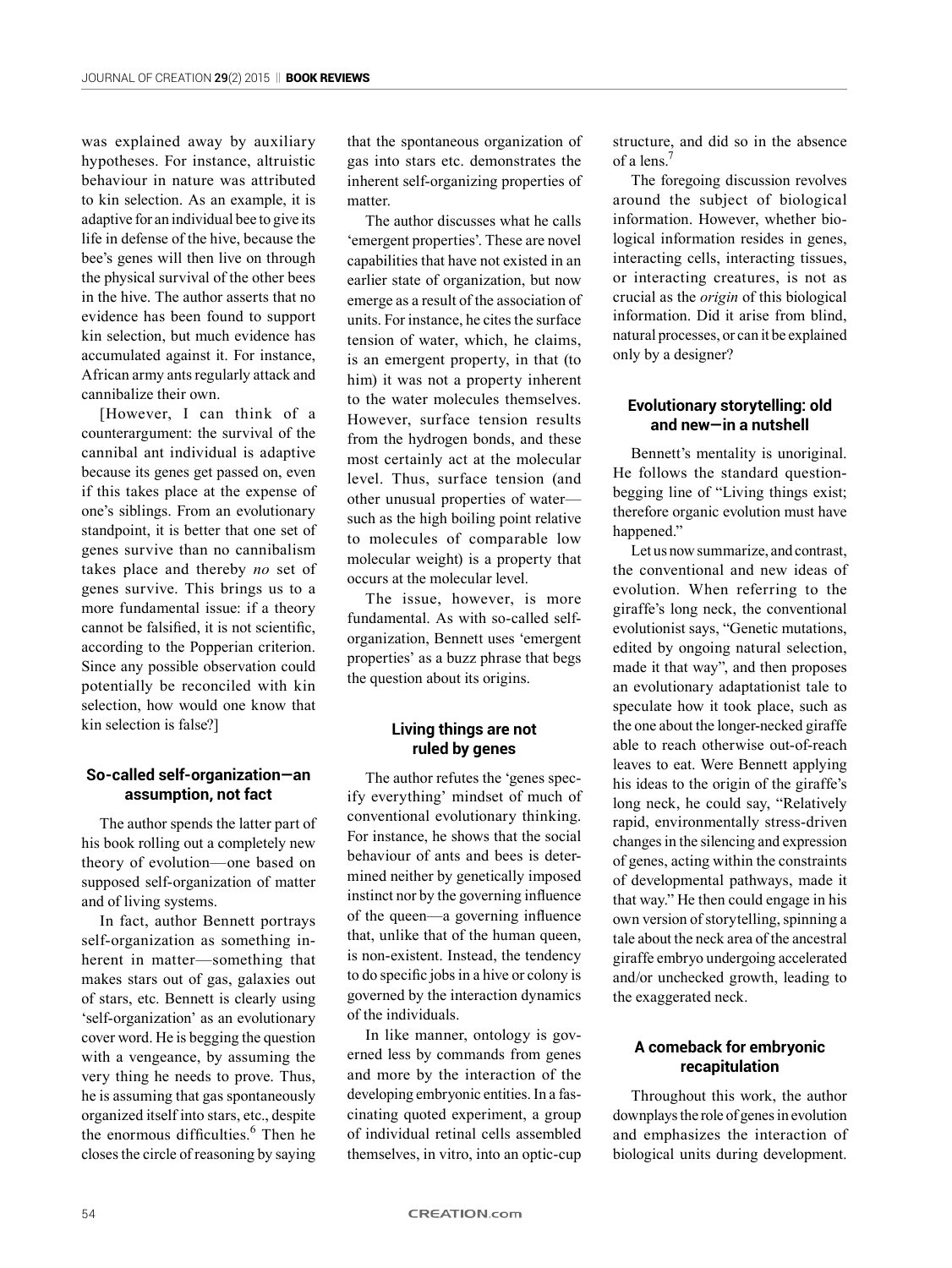He adopts an 'add-on' model of general evolution. According to this concept, major evolutionary changes involve the addition of a new 'layer' of sequential physical relationship over the pre-existing ones, rather than the restructuring of previous modes of existence. It is for this reason that socalled atavistic structures sometimes reappear, and ontogeny (supposedly) recapitulates phylogeny (figure 2).

The author takes the atavisticstructure argument further. He cites some experiments, including one that supposedly caused the appearance of an ancestral, dinosaur-like mode of tail development in modern birds. However, it is unclear what the perturbations in development, whether experimental or natural, really mean. For instance, six-fingered humans sometimes are born, but noone suggests that this is an atavism, because humans are not believed to have ever had six-fingered ancestors.

As for the embryonic recapitulation theory, is it not one that has been discredited a long time ago?<sup>8</sup> In any case, it is rife with special pleading. For example, if humans go through a 'fish stage', as manifested by the pharyngeal pouches ('gill slits'), then why no scales, slimy skins, piscinelike tails, etc. in the embryo? Oh well, these must (conveniently) have been lost.

## **Evolution: too fast and too slow to be seen**

The author touches on alleged simultaneous evolutionary changes in organisms, and dusts off Richard Goldschmidt's 'hopeful monster' conjecture. However, as with the original idea, it is based solely on evolutionary hope, and is devoid of supportive evidence.

Author Bennett unreservedly appreciates the discontinuities seen among fossils, notably in the Cambrian explosion. He even cites the failure of so-proclaimed transitional forms. For



**Figure 2.** The long-abandoned embryonic recapitulation theory is revived according to the arguments presented in this book.

instance, ocean-dwelling flatworms were thought to be transitional between primitive and complex animals until they were found to have the same genes as complex animals (p. 269).

The author revives the idea of punctuated equilibrium, and does so with a twist. He suggests that stasis customarily exists among organisms because their organismic organization is resistant to destabilization. However, once destabilization advances beyond a certain level, the stasis breaks down, and there is supposedly a rapid burst of evolutionary change, leading to a new stable and resistant-to-change configuration. That, to him, is how new species come into existence.

As an example of stasis, disequilibrium, and a novel stasis, he brings up the example of a pile of sand. One can keep adding sand grains, and nothing happens. However, there comes a point when adding another grain of sand causes the pile to suddenly collapse. After that, there is a new, stable layer of sand. This analogy is superficial at best and useless at worst.

The stability of the original sand pile exists only because the force of friction between the sand particles is greater than the force of gravity that is acting on the sand particles to get them to slide past each other. One excessive sand grain, and the force of gravity is now greater than the resistive force of friction, and the pile collapses. There is nothing remarkable in that, and it has absolutely nothing to do with any hypothetical reorganization of living things and emergence of new species.

It is clear that Bennett is not advancing anything new. All he does is return us to the time-worn theme that evolution, conveniently, occurs too slowly to be seen in real life, and also too fast to be seen in the fossil record.

#### **Still no role for God**

Bennett claims that his ideas reconcile God and evolution. They do not. All versions of evolution repudiate *any* form of divine intervention, purpose, or supervision. All of them rely on blind, natural processes—only